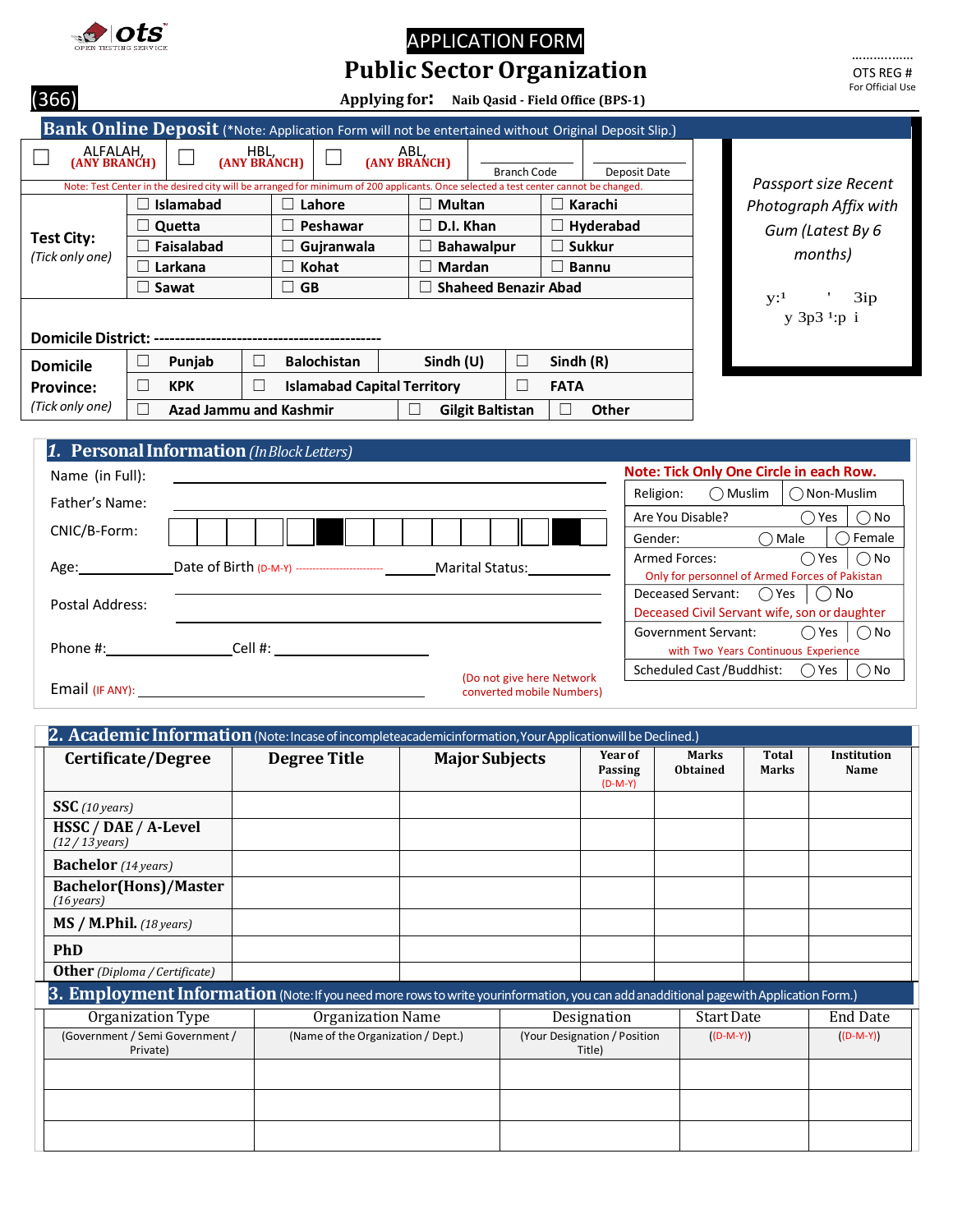## **4. Undertaking by Applicant**

I d/s/w of do hereby solemnly affirm that I have read and understood the conditions for applying in the above mentioned Post and that I have filled the form as per instructions given above and in the event any information contained herein is found to be untrue, Ishall be liabletodisciplinary action which mayresultin cancellation of my candidatureat any stage.

### **Document Check list:**

Tick if Attached / selected:

- ☐ Photograph is Attached
- ☐ Original bank Deposit Slip is Attached on the back side of ApplicationForm
- $\Box$  CNIC Copy is Attached on the back side of Application Form

### **Instructions:**

- ALL DATAFIELDS AREREQUIRED TOBE FILLED. FILL YOUR APPLICATION FORM CAREFULLY.
- Application Fee (Service Charges) is nonrefundable / nontransferable. Bank Online Deposit of Rs. 300/- must be attached with application form.
- In case of more than one apply use separate application form along with original deposit slip.
- Application must reach OTS office latest by last date of submission of application form.
- OTS will not be responsible for late receiving of application through courier / Pakistan post etc.
- Attach your recent photograph (Latest by 6 Months), CNIC copy, original bank deposit slipwith this application form.
- Without Signature& Thumb impression, your application form will not be entertained.
- Without photograph your application form will not be entertained.
- In-complete forms will not be entertained. (All the fields are mandatory / Required)
- In Person/By hand submission of Application form is not allowed.
- Mobile phones or other electronic gadgets are not allowed in test center premises.
- Please visit OTS website according to the test schedule to check your status.

Cut Address box given belowand affix it with gum on the envelope.

 $\chi$  -commutation nonconcernation commutation concernation commutation of the commutation concernation commutation contra

Send Registration Form to:

**Manager Operation, Office No 01, Central Avenue, Phase 6, Bahria Town, Islamabad**

**Help Line: 051-111 687 222 Email: [info@ots.org.pk,](mailto:info@ots.org.pk) Website: [www.ots.org.pk](http://www.ots.org.pk/)**